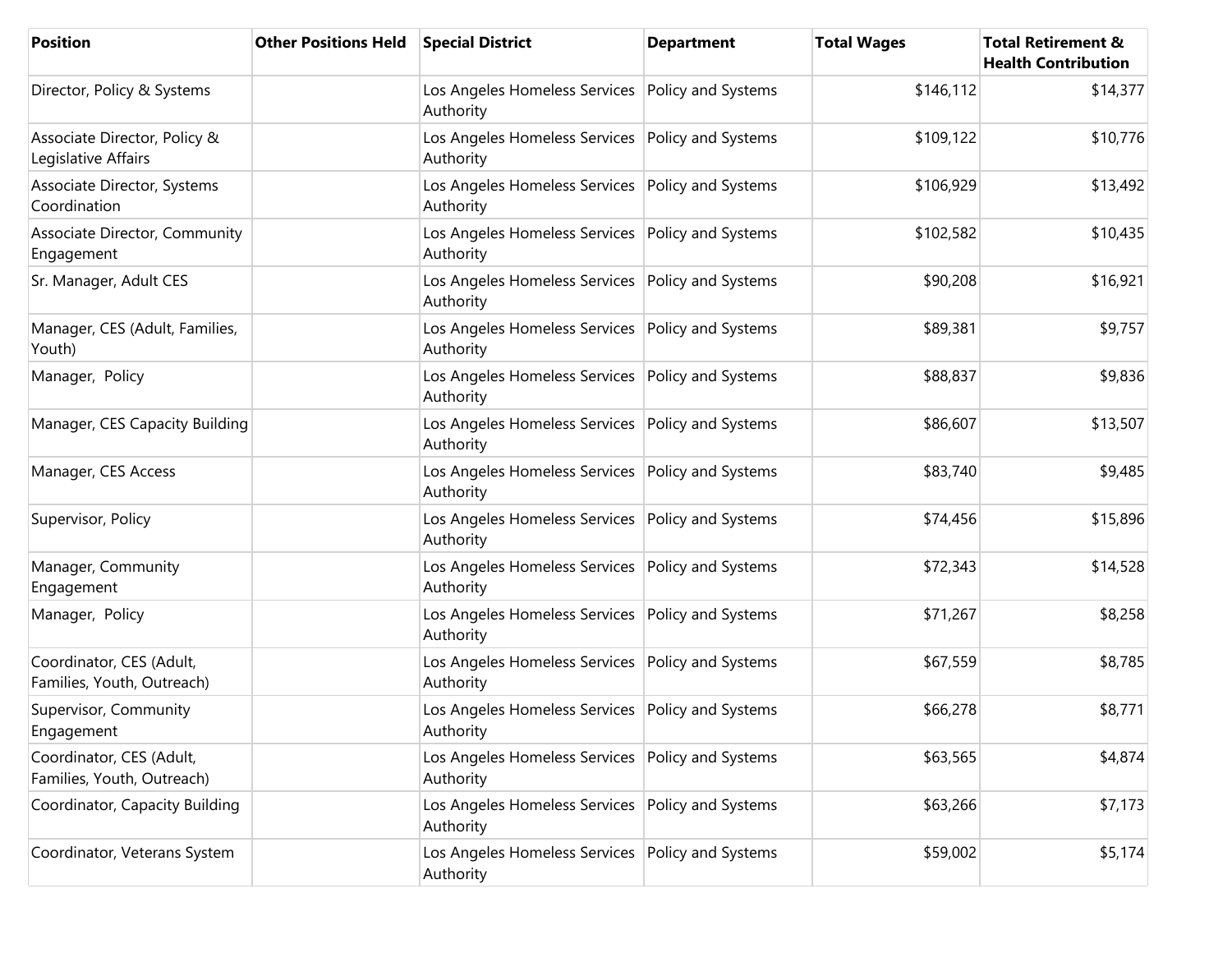| Analyst, Policy                                        | Los Angeles Homeless Services Policy and Systems<br>Authority   |                    | \$56,963 | \$6,926  |
|--------------------------------------------------------|-----------------------------------------------------------------|--------------------|----------|----------|
| Coordinator, Community<br>Engagement                   | Los Angeles Homeless Services Policy and Systems<br>Authority   |                    | \$56,822 | \$8,186  |
| Coordinator, CES Matching                              | Los Angeles Homeless Services Policy and Systems<br>Authority   |                    | \$56,787 | \$6,221  |
| Analyst, Policy                                        | Los Angeles Homeless Services<br>Authority                      | Policy and Systems | \$56,684 | \$7,005  |
| Coordinator, Domestic Violence<br>System               | Los Angeles Homeless Services<br>Authority                      | Policy and Systems | \$56,531 | \$5,454  |
| Coordinator, CES Matching                              | Los Angeles Homeless Services<br>Authority                      | Policy and Systems | \$56,507 | \$5,183  |
| Coordinator, CES (Adult,<br>Families, Youth, Outreach) | Los Angeles Homeless Services<br>Authority                      | Policy and Systems | \$55,190 | \$4,737  |
| Analyst, Policy                                        | Los Angeles Homeless Services Policy and Systems<br>Authority   |                    | \$55,091 | \$8,609  |
| Coordinator, Community<br>Engagement                   | Los Angeles Homeless Services<br>Authority                      | Policy and Systems | \$54,416 | \$7,613  |
| Coordinator, Community<br>Engagement                   | Los Angeles Homeless Services Policy and Systems<br>Authority   |                    | \$53,324 | \$7,964  |
| Coordinator, Community<br>Engagement                   | Los Angeles Homeless Services<br>Authority                      | Policy and Systems | \$51,513 | \$8,043  |
| Supervisor, Policy                                     | Los Angeles Homeless Services<br>Authority                      | Policy and Systems | \$51,195 | \$3,044  |
| Analyst, Legislative                                   | Los Angeles Homeless Services<br>Authority                      | Policy and Systems | \$51,073 | \$4,997  |
| Sr. Administrative Assistant                           | Los Angeles Homeless Services<br>Authority                      | Policy and Systems | \$49,208 | \$12,299 |
| Supervisor, Policy                                     | Los Angeles Homeless Services Policy and Systems<br>Authority   |                    | \$49,050 | \$8,145  |
| Coordinator, Community<br>Engagement                   | Los Angeles Homeless Services   Policy and Systems<br>Authority |                    | \$47,920 | \$14,839 |
| Manager, CES (Adult, Families,<br>Youth)               | Los Angeles Homeless Services Policy and Systems<br>Authority   |                    | \$47,048 | \$8,497  |
| Coordinator, CES (Adult,<br>Families, Youth, Outreach) | Los Angeles Homeless Services Policy and Systems<br>Authority   |                    | \$46,188 | \$3,360  |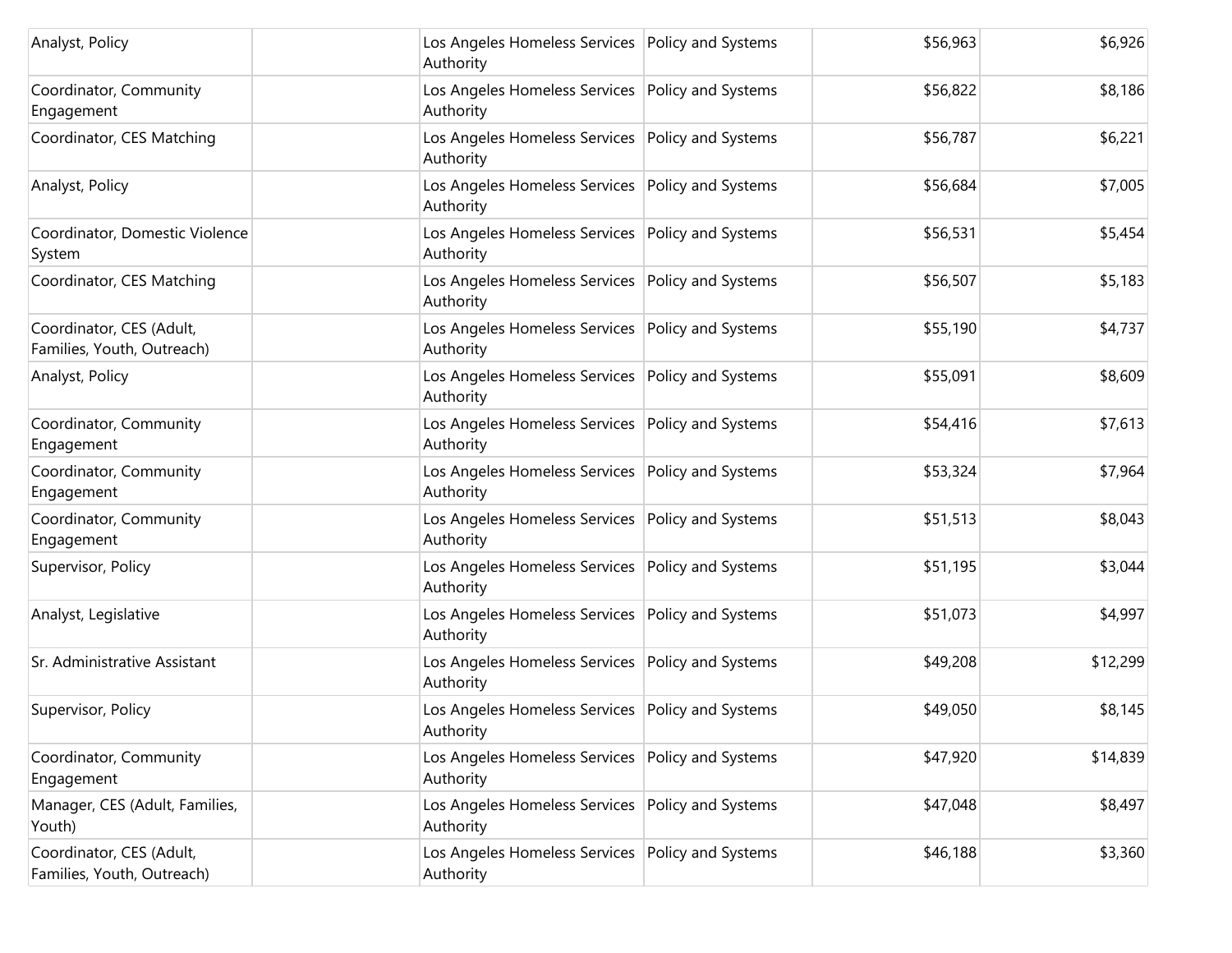| Sr. Project Manager                                    | Los Angeles Homeless Services Policy and Systems<br>Authority   |                    | \$40,173 | \$100   |
|--------------------------------------------------------|-----------------------------------------------------------------|--------------------|----------|---------|
| Coordinator, Advisory Group                            | Los Angeles Homeless Services Policy and Systems<br>Authority   |                    | \$38,667 | \$3,238 |
| Coordinator, CES (Adult,<br>Families, Youth, Outreach) | Los Angeles Homeless Services<br>Authority                      | Policy and Systems | \$38,576 | \$3,670 |
| Coordinator, Community<br>Engagement                   | Los Angeles Homeless Services Policy and Systems<br>Authority   |                    | \$36,740 | \$6,825 |
| Assistant, CES Capacity Building                       | Los Angeles Homeless Services<br>Authority                      | Policy and Systems | \$36,692 | \$3,876 |
| Analyst, Policy                                        | Los Angeles Homeless Services<br>Authority                      | Policy and Systems | \$34,239 | \$4,423 |
| Administrative Assistant                               | Los Angeles Homeless Services<br>Authority                      | Policy and Systems | \$34,197 | \$5,362 |
| Coordinator, CES (Adult,<br>Families, Youth, Outreach) | Los Angeles Homeless Services<br>Authority                      | Policy and Systems | \$34,049 | \$5,026 |
| Project Manager                                        | Los Angeles Homeless Services<br>Authority                      | Policy and Systems | \$32,890 | \$2,228 |
| Analyst, Legislative                                   | Los Angeles Homeless Services<br>Authority                      | Policy and Systems | \$28,361 | \$2,198 |
| Coordinator, Community<br>Engagement                   | Los Angeles Homeless Services Policy and Systems<br>Authority   |                    | \$28,321 | \$3,430 |
| Manager, Community<br>Engagement                       | Los Angeles Homeless Services<br>Authority                      | Policy and Systems | \$26,269 | \$43    |
| Coordinator, Policy & Systems<br>Communications        | Los Angeles Homeless Services Policy and Systems<br>Authority   |                    | \$26,250 | \$57    |
| Assistant, Policy & Research                           | Los Angeles Homeless Services   Policy and Systems<br>Authority |                    | \$24,693 | \$4,412 |
| Coordinator, Community<br>Engagement                   | Los Angeles Homeless Services Policy and Systems<br>Authority   |                    | \$20,000 | \$43    |
| Coordinator, Community<br>Engagement                   | Los Angeles Homeless Services   Policy and Systems<br>Authority |                    | \$19,473 | \$2,532 |
| Manager, Policy                                        | Los Angeles Homeless Services<br>Authority                      | Policy and Systems | \$17,533 | \$965   |
| Coordinator, Interim Housing<br>System                 | Los Angeles Homeless Services Policy and Systems<br>Authority   |                    | \$16,671 | \$899   |